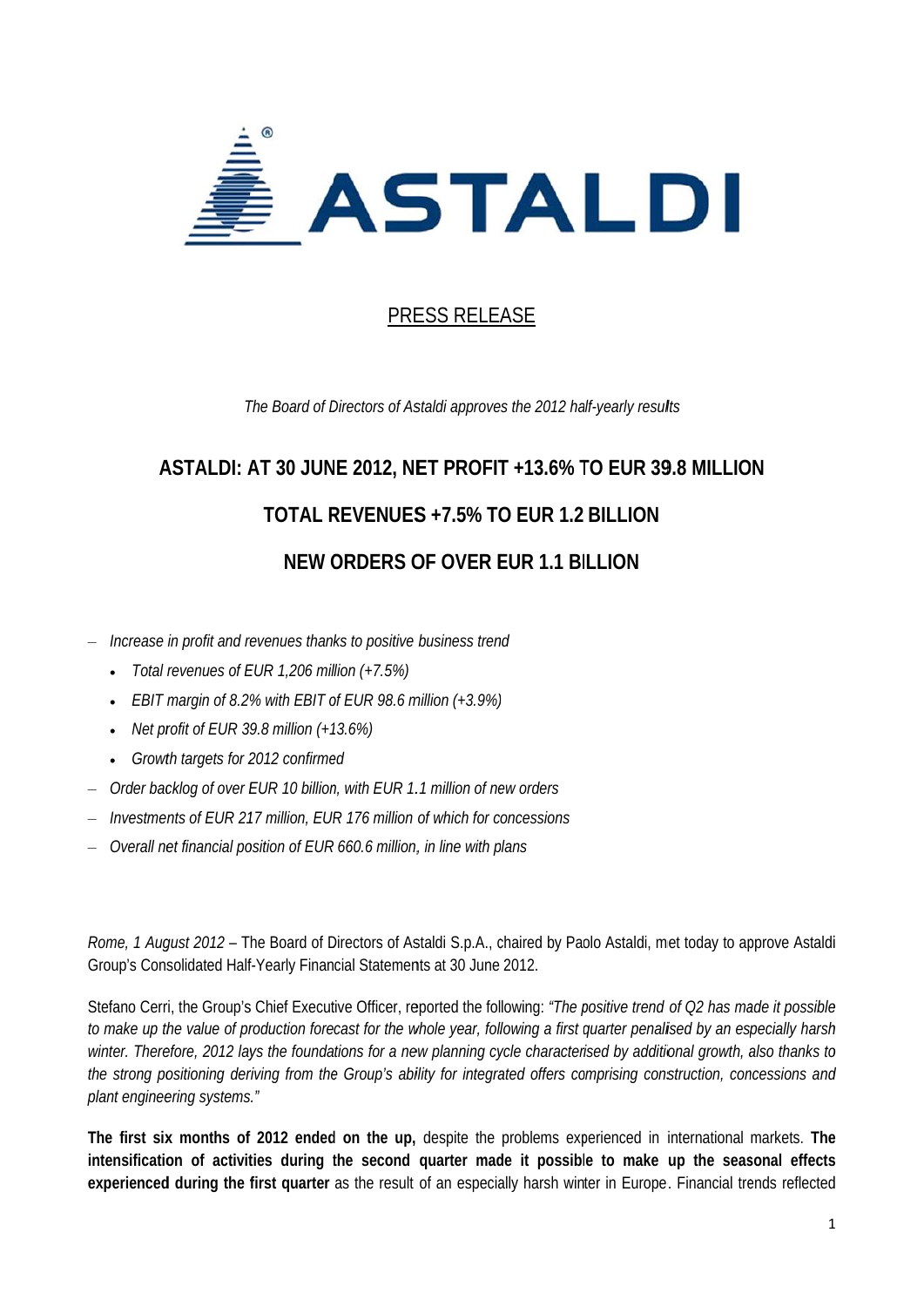**intensification of the development plan for PPP projects** and **confirmation was provided of a sound equity structure** with a level of **net debt in line with plans. A return to more limited levels of debt** is expected by the end of the year.

| (EUR/000)        | 30-Jun-12 | %      | 30-Jun-11 | %      | Annual change (%) |
|------------------|-----------|--------|-----------|--------|-------------------|
| Total revenues   | 1,206,494 | 100.0% | 1,122,281 | 100.0% | 7.5%              |
| EBITDA           | 118,215   | 9.8%   | 119,592   | 10.7%  | $-1.2%$           |
| <b>EBIT</b>      | 98.619    | 8.2%   | 94.929    | 8.5%   | 3.9%              |
| <b>FBT</b>       | 64,167    | 5.3%   | 56,733    | 5.1%   | 13.1%             |
| Group net profit | 39,798    | 3.3%   | 35,026    | 3.1%   | 13.6%             |

**Main consolidated economic results at 30 June 2012** 

**Revenues increased by 7.5% to EUR 1.2 billion** (EUR 1.1 billion at 30 June 2011), 93.8% of which referred to operating revenues and the remaining 6.2% to other operating revenues. **Production was boosted by foreign activities** (59.7% of revenues) thanks especially to Romania (Henri Coanda International Airport in Bucharest), Peru (Huanza hydroelectric plant), Poland (Warsaw underground, NR-8 National Road), Russia (Pulkovo Airport in St. Petersburg) and the United States (road works). While as regards **Italy** (40.3%), **positive progress was recorded for road and railway projects** (Maxi Lots DG-21 and DG-22 of the Jonica National Road, Bologna Centrale High-Speed Railway Station, Line 5 of the Milan underground and Line C of the Rome underground), as well as for the Four Hospitals in Tuscany and the Police Officers' Academy in Florence.

From a sector viewpoint, **transport infrastructures made the biggest contribution to production**, accounting for 87.5% of revenues. Civil and industrial construction accounted for 4.9% of revenues and the water and energy sector for 4.1% which included the start-up of recently acquired contracts in Peru (Huanza, Cerro de Aguila). Account figures also **highlighted the contribution from plants and maintenance** (2.7% of revenues), to be linked mainly to activities performed by the Group company, NBI (Nuova Busi Impianti).

As regards construction activities in Italy, work continued on railway projects (Line C of the Rome underground, Line 5 of the Milan underground, Bologna Centrale High-Speed Railway Station), the Four Hospitals in Tuscany and Maxi-Lots DG-21 and DG-22 of the Jonica National Road. While as far as foreign construction activities were concerned, there was an increase in Europe (Romania, Poland, Russia), a slowdown in Central America due to delays in the start-up of some new contracts, which is expected to be made up during the year, steady progress on works in the Middle East, in Saudi Arabia (railways) and Oman (roads), and confirmation of the previous year's levels for the Maghreb (Algeria) thanks to railway contracts in progress.

As regards concessions**,** the Milas-Bodrum Airport (Turkey), under management since 16 May 2012, contributed for the first time to revenues. The aggregated effect on the P/L of concession activities amounted to EUR 17 million, EUR 5 million of which at EBT level, thanks to management activities from the Milas-Bodrum Airport in Turkey, Mestre Hospital and car parks in Italy and the Chacayes hydroelectric plant in Chile.

**The cost structure reflected the growing importance of general contracting projects**. Production costs amounted to EUR 905 million (+5.6%, EUR 857.4 million at 30 June 2011) with a drop in the incidence on revenues to 75% (76.4% at 30 June 2011). Personnel costs totalled EUR 147.8 million (EUR 132.7 million at 30 June 2011) with a 12.2% incidence (11.8% at 30 June 2011). Said figure reflected the effects of increased direct production in the Middle East (where it is more difficult to find subcontractors of a suitable level), as well as a lower incidence of corporate department personnel costs due to the economies of scale achieved. Other operating costs amounted to EUR 35.5 million (EUR 12.6 million at 30 June 2011) with a 2.9% incidence on revenues (1.1% at 30 June 2011).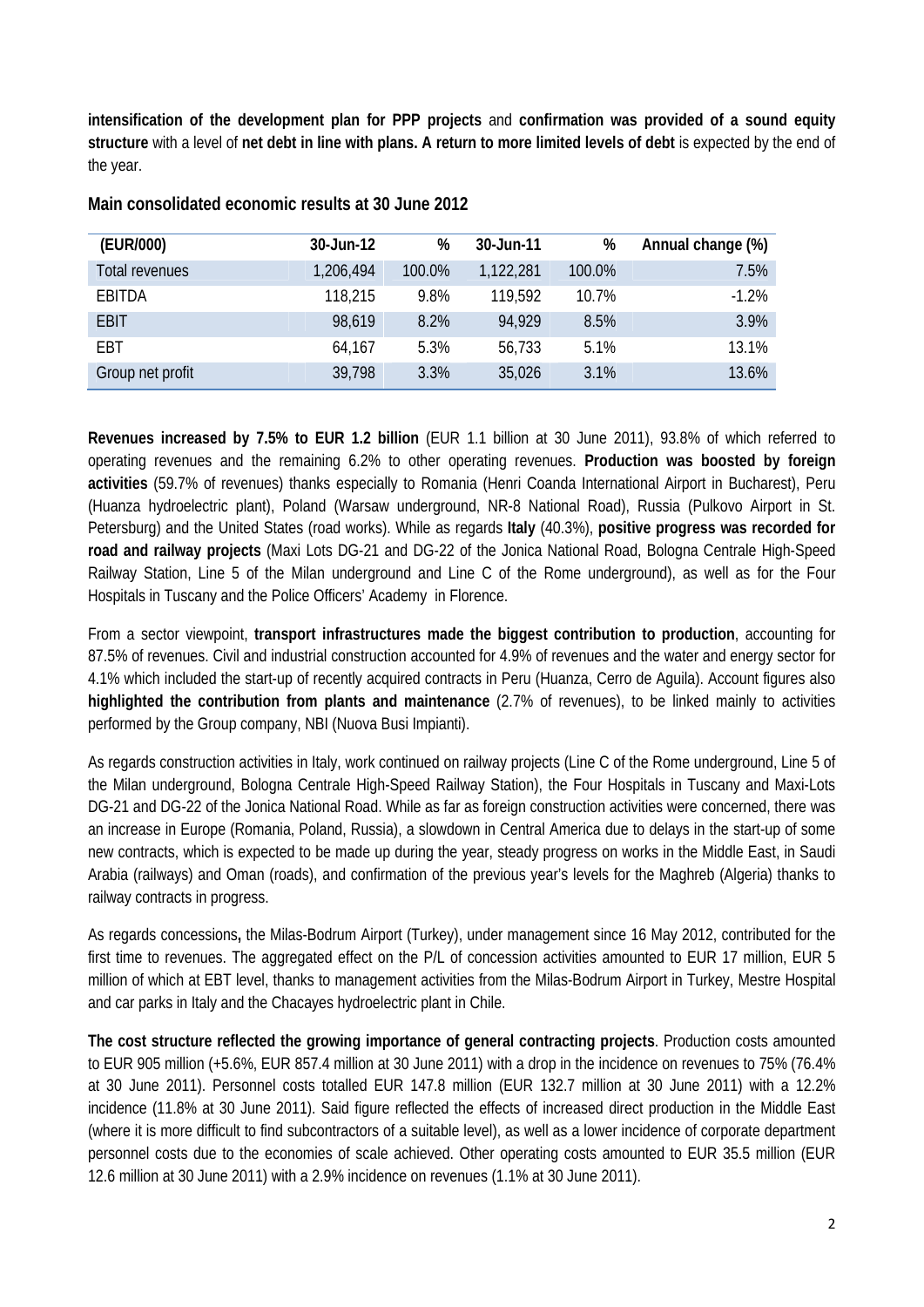**Good levels of earnings were confirmed**, even if there was a slight drop compared to the same period of 2011 due to the different phases of production in progress and to the closure of commercial items in 2012 regarding companies undergoing insolvency procedures. EBITDA totalled EUR 118.2 million (-1.2%, EUR 119.6 million at 30 June 2011) with an EBITDA margin of 9.8% (10.7% at 30 June 2011). EBIT increased to EUR 98.6 million (+3.9%, EUR 94.9 million at 30 June 2011), with an EBIT margin of 8.2%. The figures for the first half-year reflected: (i) the positive results in the railway sector in Italy; (ii) the negative trend of activities in the Middle East as a result of operating/contractual problems which were only partially resolved by the customer; (iii) the failure to absorb overheads and development costs following the slowdown of activities in Central America where it is felt that economic balance shall be restored as of next year once the various initiatives being finalised are put into effect.

**Net financial charges amounted to EUR 36.3 million** (-4.8%, EUR 38.1 million at 30 June 2011), with **a drop in the incidence on revenues despite the increase in turnover and major investments carried out.**

EBT (earnings before taxes) amounted to EUR 64.2 million (+13.1%, EUR 56.7 million at 30 June 2011) which meant a **13.6% increase in net profit** to EUR 39.8 million (EUR 35 million at 30 June 2011), with an increase in the net margin to 3.3% (3.1% at 30 June 2011) and an estimated tax rate of 38%.

#### **Main consolidated equity and financial results at 30 June 2012**

The equity and financial structure reflected the intensification in planned investments in the concessions sector and the support guaranteed for the start-up of new contracts.

**Net fixed assets increased to EUR 593.8 million** (EUR 471.8 million at 31 December 2011) as a result of the joint increase (i) in intangible assets following entry of the Milas-Bodrum Airport contract in Turkey in accordance with IFRIC-12; (ii) in equity investments, for concession investments scheduled for HY1 2012; (iii) in tangible assets for technical investments performed.

**Technical investments amounted to EUR 41 million (3% of total revenues)**; said figure reflected the intensification of works in Poland, Russia, Algeria, Chile, Peru and Oman, and will not be repeated during the second half of the year in which a generation of positive cash flow from the construction sector is forecast.

**Concession investments totalled approximately EUR 176 million** and referred to Line 5 of the Milan underground and entry into the capital of Autostrada Brescia-Verona-Vicenza-Padova as regards Italy, to the Milas-Bodrum Airport and investments prior to the start-up of work on the Gebze-Izmir motorway in Turkey, as well as to funding of working capital on relative construction activities abroad. Therefore, progressive investments in concessions totalled EUR 517 million on a cumulative basis, EUR 175 million of which referred to receivables rights arising from concessions.

**Working capital increased to EUR 629 million** (EUR 518.2 million at 31 December 2011). This was due to the increase in contract work in progress with the major share of contracts involving lump-sum payments (as opposed to % completion-based payments) and to the drop in advances from customers, especially further to contract definition with a customer of a contract in El Salvador (El Chaparral plant). It must be remembered that contract advances refer exclusively to items regarding foreign contracts insofar as no down payments are envisaged for works in progress in Italy.

**Net invested capital totalled EUR 1,193.1 million** (EUR 952.9 million at 31 December 2011).

**Equity amounted to EUR 529.4 million** (EUR 470.3 million at 31 December 2011) with dividends of EUR 16.6 million paid out in May 2012 (EUR 0.17 per share).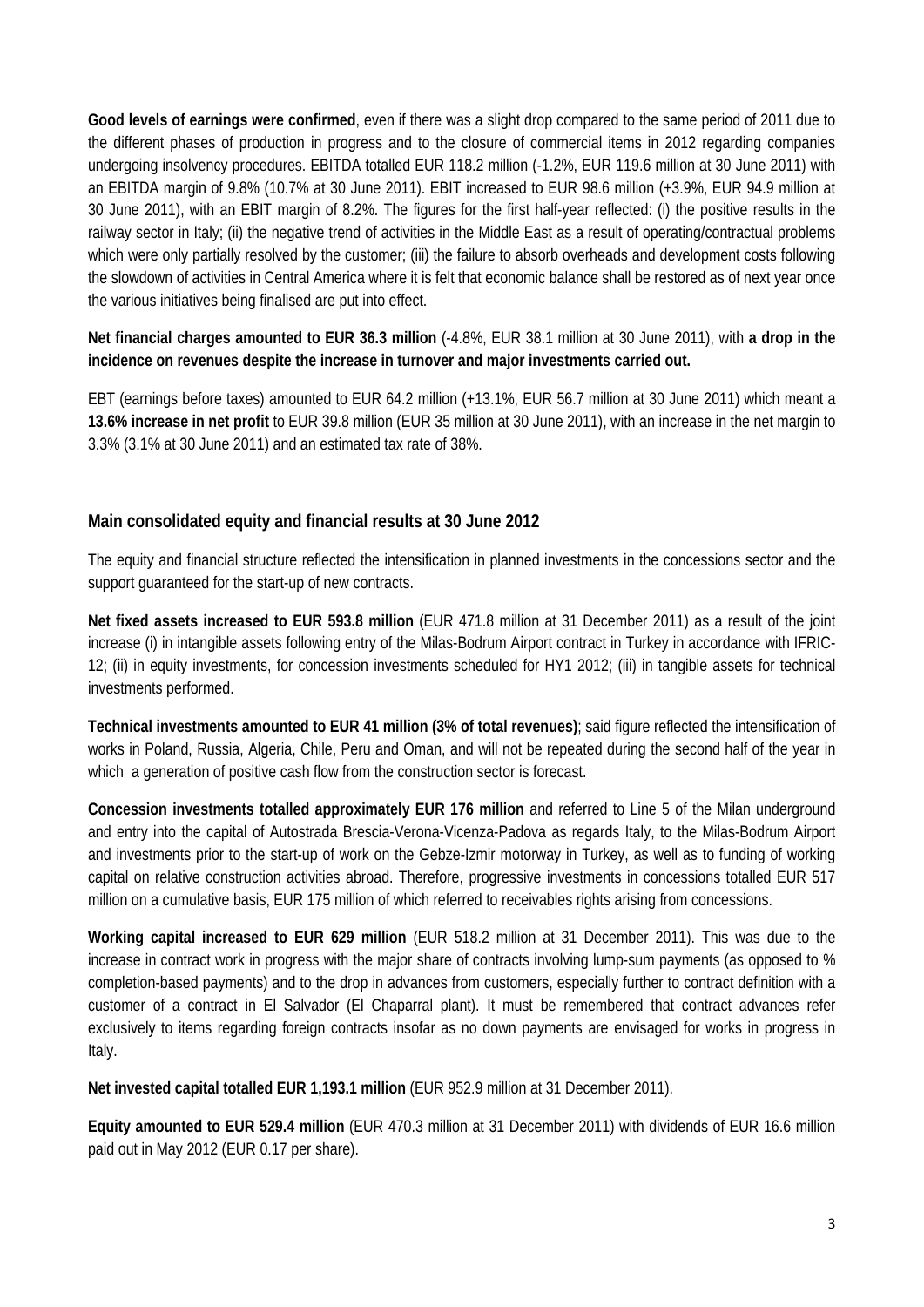#### *Consolidated net financial position*

**The consolidated net financial position** at 30 June 2012 **stood at EUR (660.6) million**, excluding treasury shares and receivables rights arising from concessions, compared to EUR (536.4) million at 31 March 2012 and EUR (479.7) million at 31 December 2011. **The figure recorded was in line with management forecasts and reflected the dynamics of investments planned to support concession projects and the start-up of new contracts**. **A return to more limited levels** is expected for the end of 2012, also as a result of the of credit items/contract advances to be collected against operating investments already carried out. The debt/equity ratio stood at 1.25x, while the corporate debt/equity ratio, which excludes the share of debt related to concessions/project finance insofar as with no recourse or self-liquidating, was lower than 1x.

| <i>EUR/000</i>                      | 30/06/2012 | 31/03/2012 | 31/12/2011 | 30/09/2011 | 30/06/2011 |
|-------------------------------------|------------|------------|------------|------------|------------|
|                                     |            |            |            |            |            |
| Cash and cash equivalents           | 400,680    | 457,448    | 458,099    | 374,266    | 449,265    |
| Current financial receivables       | 16,992     | 16,492     | 3,746      | 15,956     | 16,250     |
| Current financial debt              | (581, 770) | (520,099)  | (443, 460) | (383, 443) | (471, 302) |
| Net current financial debt          | (164,099)  | (46, 160)  | 18,385     | 6,778      | (5,787)    |
| Non-current financial debt          | (709, 894) | (690, 156) | (654, 199) | (692,008)  | (649, 433) |
| <b>NET FINANCIAL DEBT</b>           | (873,993)  | (736, 316) | (635, 814) | (685, 230) | (655, 219) |
| Non-current financial receivables   | 210,294    | 196,894    | 153,114    | 134,833    | 126,647    |
| <b>TOTAL FINANCIAL DEBT</b>         | (663, 699) | (539, 422) | (482, 701) | (550, 397) | (528, 572) |
| Treasury shares on hand             | 3,107      | 2,975      | 3,005      | 3,057      | 3,056      |
| <b>TOTAL NET FINANCIAL POSITION</b> | (660, 592) | (536, 447) | (479, 695) | (547, 340) | (525, 517) |

#### **Order backlog**

**The order backlog amounted to over EUR 10 billion**, **with over EUR 1.1 billion of new orders**. Said figure does not include the effects of awarding of the St. Petersburg motorway bypass road contract in Russia in June 2012, for which the Notice to Proceed has been signed, but which will be included among the backlog upon signature of the relating contract, expected in the very short-term.

**The construction backlog continues to represent the company's core business** (69% of backlog, equal to EUR 6.9 billion, EUR 2.7 billion of which refers to Italy and the remaining EUR 4.2 billion to foreign activities) and consists in general contracting projects and, to a lesser extent, traditional contracts with a high technological content which, on the whole, can guarantee approximately 4 years of production. **Concessions also make a significant contribution** (31% of backlog, equal to EUR 3.1 billion, EUR 1.9 billion of which refers to Italy and the remaining EUR 1.2 billion to foreign activities). As regards projects in progress, the model adopted to develop concessions makes available for each signed agreement a guaranteed minimum fee (in the form of availability charges, guaranteed minimum traffic, occupation fees, water rights), equal on average to over 50% of the total revenues which, in itself, ensures the return on the investments made in the sector for the most part.

Domestic activities continue to make a significant contribution (46% of the order backlog) while foreign activities account for the remaining 54%. Transport infrastructures represent 71% of the total backlog, but the water and energy (15%), civil and industrial construction (13%) and plant and maintenance (1%) sectors continue to maintain a strategic value.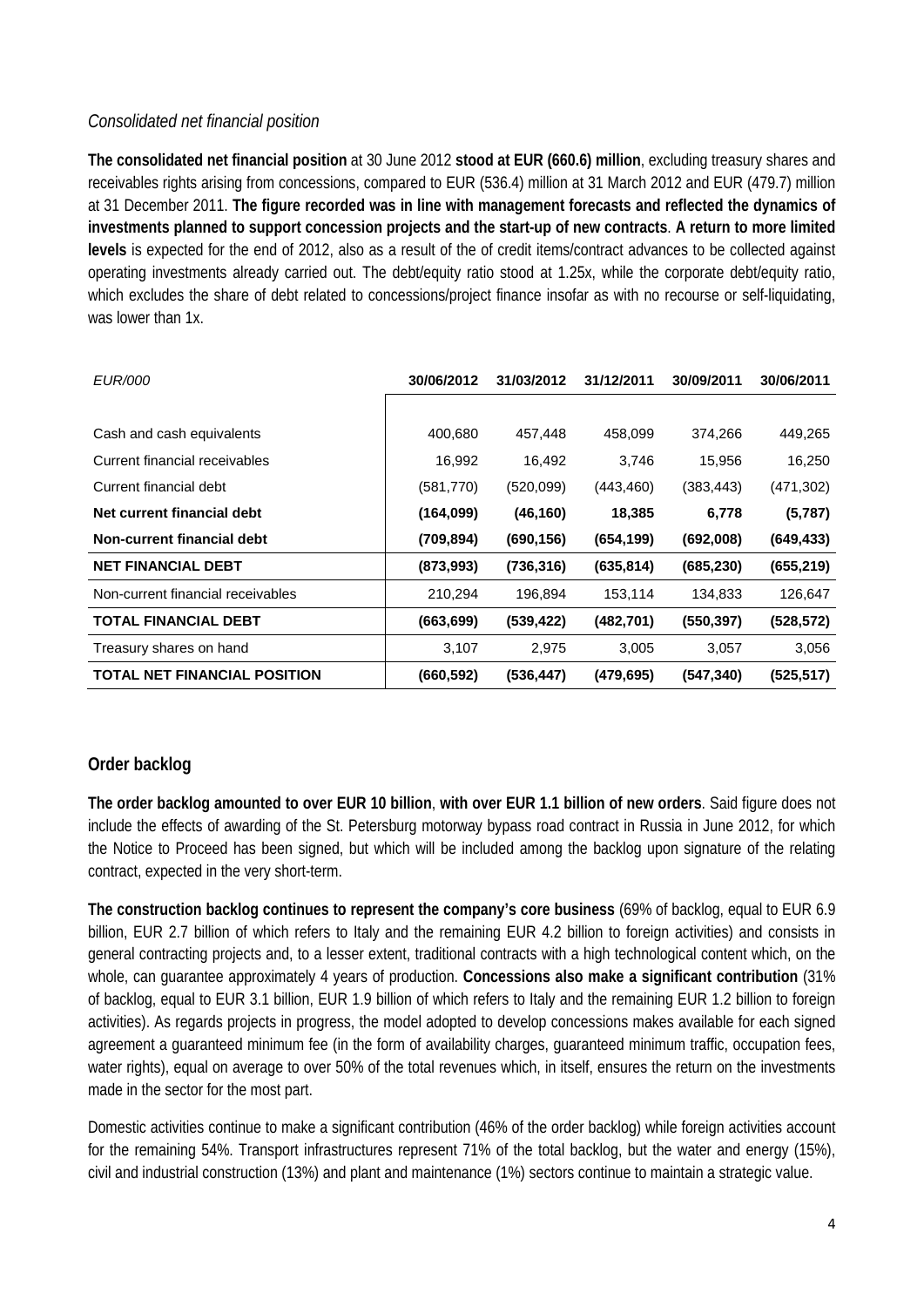Lastly, it must be remembered that, on the basis of conservative criteria adopted by the Group for the valuation of new orders, as regards commercial activities in progress, the sums of EUR 5.2 billion for construction activities and EUR 6.2 billion for concession activities still have to be included among the backlog. These refer to projects for which the relative investments have already been carried out in part, but for which signing of the contracts and/or funding are still pending, or for which the occurrence of events that have temporarily suspended performance, for various reasons, is expected. **Therefore, the potential order backlog is equal to EUR 21.4 billion**.

#### *New orders – Construction*

- *Line 4 of Bucharest underground (Romania)*: EUR 164 million (Astaldi is leader of the JV with a 40% stake) for design and construction of the Parc Bazilescu-Straulesti section of Line 4 of the Bucharest underground.
- *Line 4 of the Milan underground (Italy)*: EUR 450 million (Astaldi's stake) for the performance of civil works related to the concession project for construction and management of the new underground line.
- *Additional projects:* EUR 243 million (Astaldi's stake), to be linked mainly to the railway and motorway transport infrastructures sector in Italy and abroad (Central America, Europe).

#### *New orders – Concessions*

- *Line 4 of the Milan underground (Italy)*: EUR 200 million (Astaldi's stake) for concession revenues related to the concession project for construction and management of the new underground line in Milan, which shall be performed by a JV involving Astaldi.
- *Line 5 of the Milan underground, Bignami-Stazione Garibaldi-San Siro section (Italy)*: EUR 128 million (Astaldi's stake) related to the increase in stake held further to acquisition by the Company of shares held by minority shareholders. Astaldi's stake held in this project increased from 31% at the end of 2011 to the current 38%.
- *Mestre Hospital (Italy)*: EUR 36 million (Astaldi's stake) related to the increase in stake held in Veneta Sanitaria Finanza di Progetto, the concessionaire of the project finance initiative to build and manage the new hospital in Mestre, operational since 2008. Astaldi's stake in this project increased from 31% at the end of 2011 to the current 34.5%.

#### **Subsequent events**

In July, Astaldi finalized the **purchase of nBI, a company division of Busi Impianti**.

Still in July, Astaldi – as part of a joint venture with the Turkish company IC Ictas – was preliminarily awarded the concession to build and manage the **Third Bridge over the Bosporus** and the Odayeri-Pasakoy section of the North Marmara Highway. The works will be performed using the BOT (*Build, Operate, Transfer*) formula and provide for a total investment of USD 2.9 billion. The works have been commissioned by the Turkish Ministry of Transport and will guarantee a road and rail link between the Asian and European shores of the city of Istanbul, as well as link-up of the North Marmara Highway with the Trans-European motorway network. Awarding is preliminary to signature of the contract (expected in the immediate future) and organisation of project finance, subsequent to which the contract shall be included among the Group's order backlog (Astaldi has a 33.33% stake).

Still at the end of July, ASTALDI subscribed **an EUR 60 million loan** with Crédit Agricole and Banco Bilbao Vizcaya Argentaria, guaranteed in part by SACE, to support investments made in the foreign concessions sector.

#### **Foreseeable development of operations**

The Group's operations will be focused on achieving important milestones over the coming months.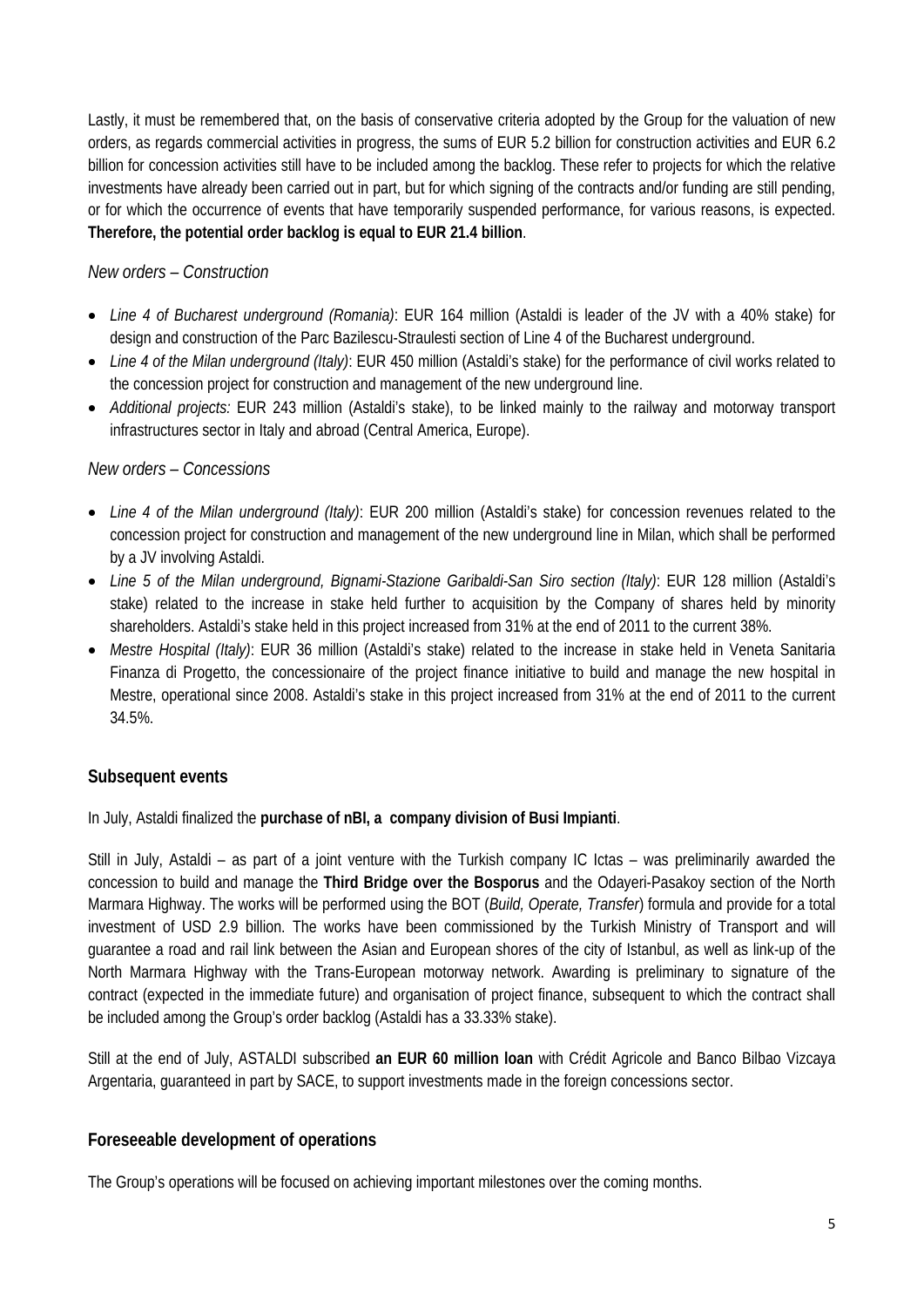As regards construction, works in Italy will focus on the start-up of Line 4 of the Milan underground and Lot DG-41 (Maxi Lot 3) of the Jonica National Road and on the progress of major motorway and railway projects underway and, the hospitals in Prato and Pistoia will be completed by the end of the year. While works will go ahead abroad in Europe and Algeria (transport infrastructures) and Latin America (transport infrastructures, hydroelectric plants) and the EUR 2.2 billion contract (Astaldi has a 51% stake) for the design and performance of works to complete the St. Petersburg motorway ring road in Russia is expected to be officially signed in the immediate future. A preliminary contract was signed in June 2012.

As regards concessions, work will focus on improving the Group's potential order backlog. Said potential orders include: (i) the project finance initiative for the link road from Ancona Port to the surrounding motorway network for which Astaldi is already the sponsor and official awarding is pending; (ii) the concession for Etlik hospital in Ankara, the largest in Europe under construction to date, for which financial closing is pending and preliminary activities prior to the commencement of works have been started up; (iii) the equity investment in the company acting as sponsor in the procedure to award the concession to construct and subsequently manage the Nogara-Mare motorway; (iv) the concession for construction and management of the Third Bridge over the Bosporus and a section of the North Marmara Highway; (v) additional projects in Italy and abroad for which the group already holds first position and the outcome of the award procedure is pending. As regards the concession to construct and manage the Gebze-Izmir motorway in Turkey, activities related to financial closing are continuing which, considering the scale of the works and in order to facilitate construction, will be managed in two separate, consecutive phases; the first of these, related to the most remunerative part of the project (the bridge over the Bay of Izmit) is scheduled to be finalised by the end of 2012.

*The undersigned, Paolo Citterio, Astaldi's General Manager-Administration and Finance, in his capacity as Executive appointed to draft corporate accounts, hereby declares, pursuant to art. 154-bis, subsection 2 of Finance Consolidation Act that the accounting information contained herein tallies with documents, ledgers and account entries. Please note that the auditing carried out by the independent auditors is currently underway. The half-year financial report at 30 June 2012, including the auditing report, will be available on the Astaldi official website www.astaldi.com by the deadlines provided for by law.* 

°°°

*°°°* 

*ASTALDI GROUP is the leading General Contractor in Italy, working in the design, construction and management of public infrastructures and large-scale civil engineering works. It has been listed on the Italian Stock Exchange since 2002 and holds 93rd position in the list of Top Global Contractors. ASTALDI GROUP ended 2011 with an order backlog of over EUR 10 billion, a turnover of EUR 2.4 billion, EBITDA of EUR 259.4 million, EBIT of EUR 200.7 million and net profit of EUR 71.2 million; net financial debt for the year, excluding treasury shares, amounted to EUR 479.7 million. At the current time, it avails itself of the services of over 9,100 employees working in 25 countries worldwide: Italy, Algeria, Chile, Poland, Romania, Turkey, USA and Venezuela, are the markets where traditionally active; interesting activities are in progress in Saudi Arabia, Bolivia, Canada, Costa Rica, El Salvador, United Arab Emirates, Honduras, Nicaragua, Oman, Peru, Qatar and Russia.* 

*For more information:* 

*Astaldi S.p.A. PMS Corporate Communications*  Tel. 06/41766389 Tel. 06/48905000 *Alessandra Onorati Giancarlo Frè Torelli* Head of External Relations *Andrea Lijoi* & Investor Relations a.onorati@astaldi.com -- www.astaldi.it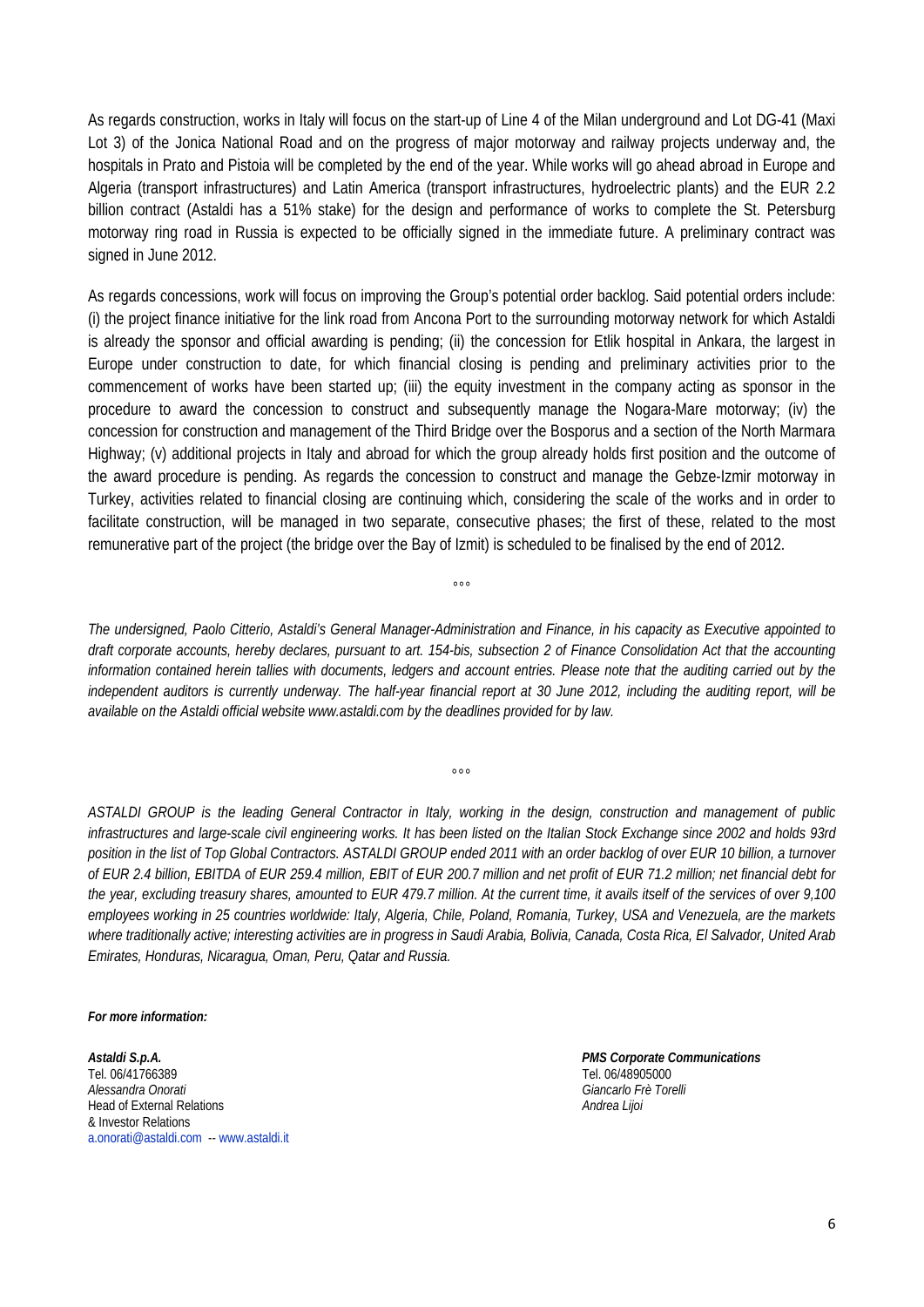## Annexes

### Reclassified consolidated income statement

| <b>EUR/000</b>                                                    | 30/06/2012          | %            | 30/06/2011           | %              |
|-------------------------------------------------------------------|---------------------|--------------|----------------------|----------------|
| Revenues                                                          | 1,131,595 93.8%     |              | 1,079,786 96.2%      |                |
| Other operating revenues                                          | 74,899 6.2%         |              | 42,495 3.8%          |                |
| <b>Total revenues</b>                                             | 1,206,494 100.0%    |              | 1,122,281            | 100.0%         |
| Cost of production                                                | $(905, 024)$ -75.0% |              | $(857, 369)$ -76.4%  |                |
| <b>Added value</b>                                                | 301,470 25.0%       |              | 264,913 23.6%        |                |
| Personnel costs                                                   | $(147, 782) -12.2%$ |              | $(132, 704) -11.8\%$ |                |
| Other operating costs                                             | $(35, 472) -2.9%$   |              | $(12,617) -1.1\%$    |                |
| <b>EBITDA</b>                                                     | 118,215 9.8%        |              | 119,592 10.7%        |                |
| Amortisation and depreciation                                     | $(20, 444) -1.7%$   |              | $(24, 417) -2.2%$    |                |
| Provisions                                                        |                     | $(77)$ 0.0%  |                      | $(19)$ 0.0%    |
| Write-down                                                        |                     | $(102)$ 0.0% |                      | $(809) -0.1\%$ |
| (Capitalisation of internal costs)                                | 1,026 0.1%          |              |                      | 582 0.1%       |
| <b>EBIT</b>                                                       | 98,619 8.2%         |              | 94,929 8.5%          |                |
| Net financial income and charges                                  | $(36,302) -3.0\%$   |              | $(38, 117) -3.4\%$   |                |
| Effects of valuation of equity investments using equity<br>method | 1,850 0.2%          |              |                      | $(79)$ 0.0%    |
| Pre-tax profit (loss)                                             | 64,167 5.3%         |              | 56,733 5.1%          |                |
| Taxes                                                             | $(24, 382) -2.0\%$  |              | (21, 480)            | $-1.9%$        |
| Profit (loss) for the year                                        | 39,785 3.3%         |              | 35,252 3.1%          |                |
| Minority (profit)/ loss                                           | 13                  | 0.0%         | (227)                | 0.0%           |
| Group net profit                                                  | 39,798 3.3%         |              | 35,026 3.1%          |                |